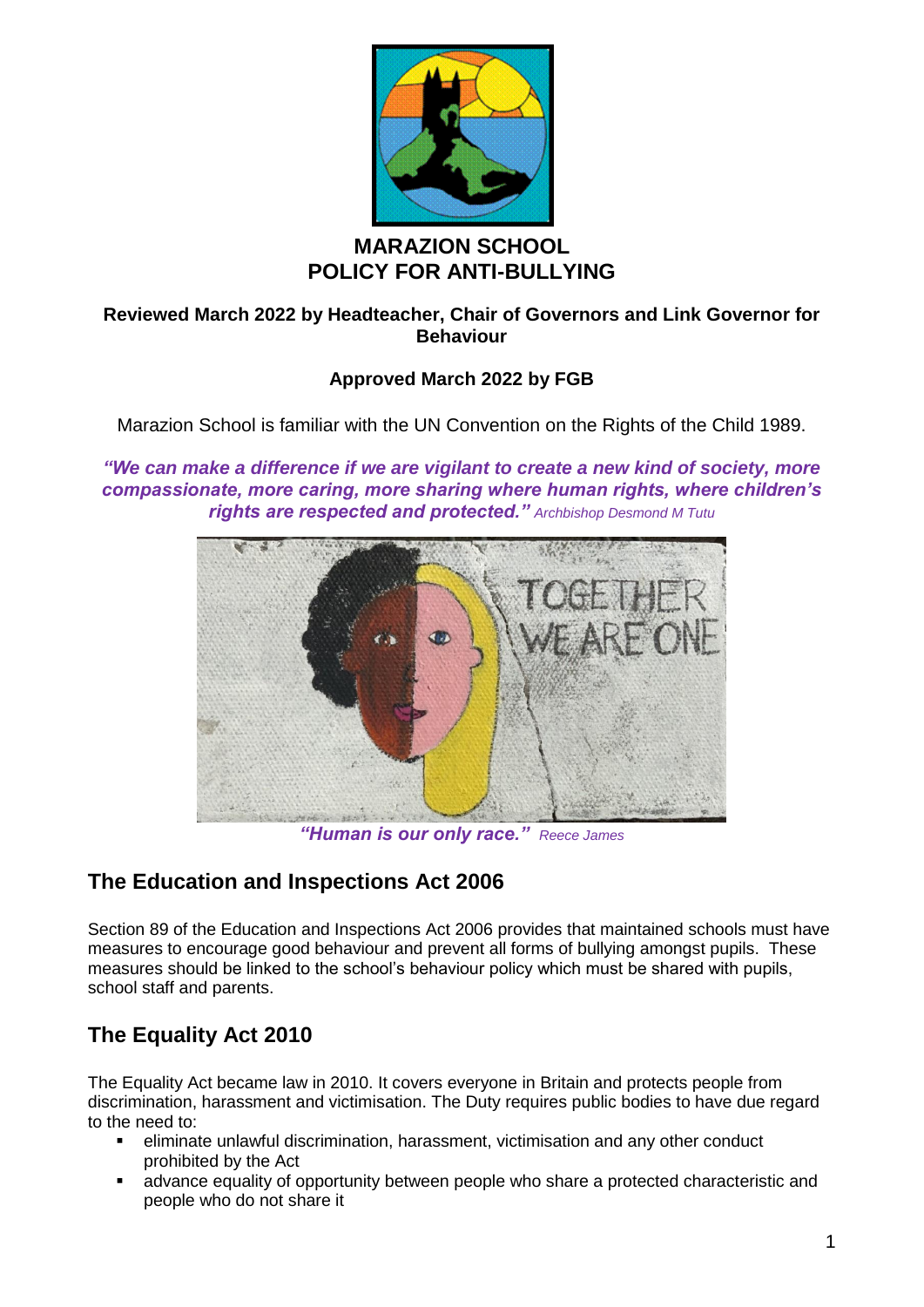■ foster good relations between people who share a protected characteristic and people who do not share it

Schools are required to comply with this Equality Duty. Everyone in Britain is protected. This is because the Equality Act protects people against discrimination because of the protected characteristics that we all have. Under the Equality Act, there are **nine protected characteristics**:

- age<br>■ disa
- disability
- **•** gender reassignment
- **■** marriage and civil partnership
- **•** pregnancy and maternity
- race
- **•** religion or belief
- sex
- sexual orientation



**Prejudice is only dangerous when it is acted upon. To change behaviours is far easier than to change beliefs. And once behaviours and language begin to change, beliefs that were once held but are no longer verbalised will, in time, fade into the background.**

## **Criminal Law**

Although bullying in itself is not a specific criminal offence in the UK, it is important to bear in mind that some types of harassing or threatening behaviour – or communications – could be a criminal offence, for example under the Protection from Harassment Act 1997, the Malicious Communications Act 1988, the Communications Act 2003, and the Public Order Act 1986.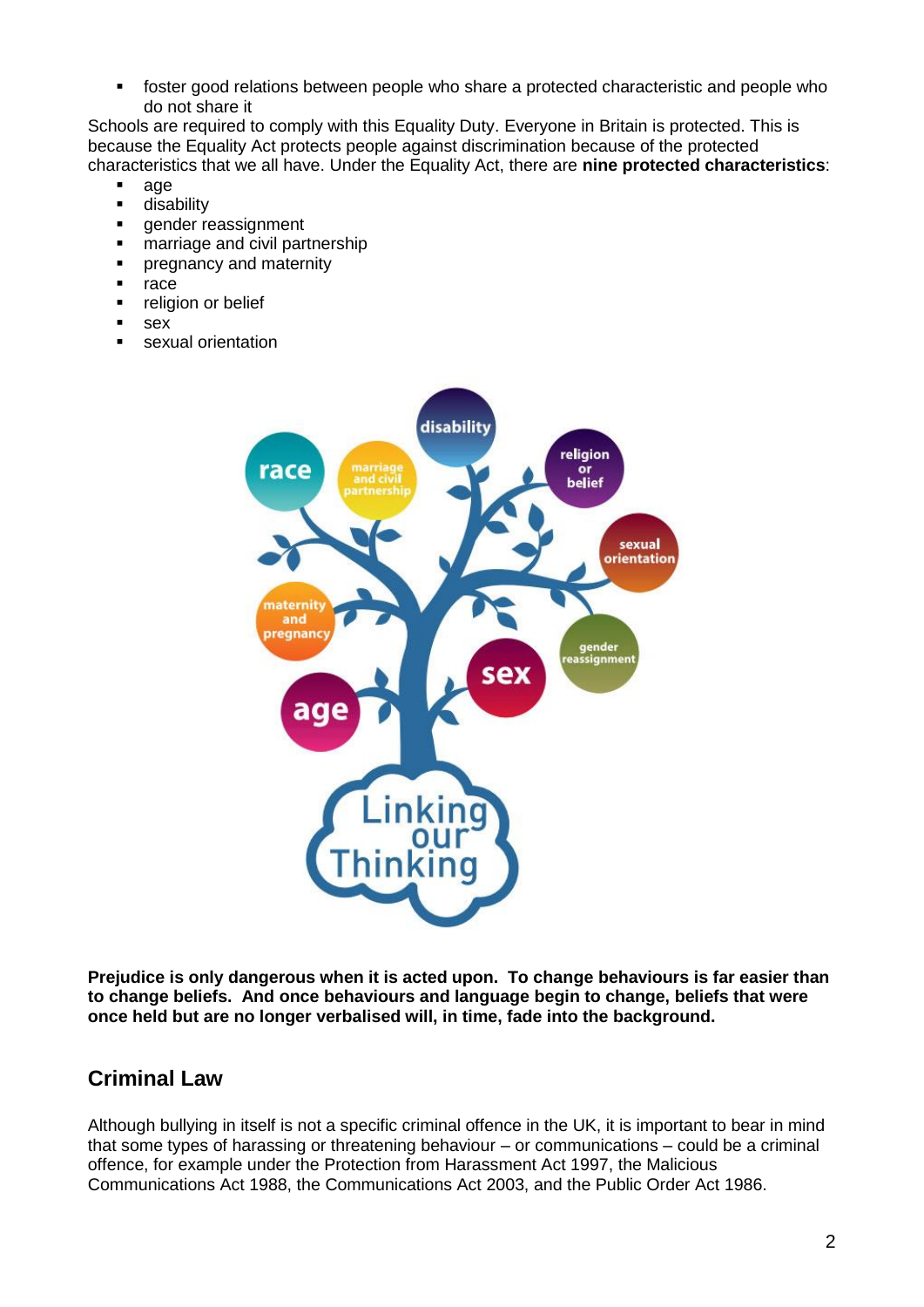If school staff feel that an offence may have been committed they should seek assistance from the police. For example, under Malicious Communications Act 1988, any person who sends an electronic communication which conveys a message which is indecent or grossly offensive, a threat, or information which is false and known or believed to be false by the sender, is guilty of an offence if their purpose in sending it was to cause distress or anxiety to the recipient.

## **What is bullying?**

Bullying is behaviour by an individual or group, repeated over time, that intentionally hurts another individual or group either physically or emotionally. Bullying can take many forms (for instance, cyber-bullying via text messages, social media or gaming, which can include the use of images and video) and is often motivated by prejudice against particular groups, for example on grounds of race, religion, gender, sexual orientation, special educational needs or disabilities, or because a child is adopted, in care or has caring responsibilities. It might be motivated by actual differences between children, or perceived differences.

Bullying may be:

- physical hitting, kicking, taking belongings
- verbal name-calling, insulting, racist remarks
- indirect spreading nasty stories about someone, excluding someone from social groups
- cyber-bullying (see below)

Stopping violence and ensuring immediate physical safety is obviously a school's first priority but emotional bullying can be more damaging than physical. Many experts say that bullying involves an imbalance of power between the perpetrator and the victim. This could involve perpetrators of bullying having control over the relationship which makes it difficult for those they bully to defend themselves. The imbalance of power can manifest itself in several ways, it may be physical, psychological (knowing what upsets someone), derive from an intellectual imbalance, or by having access to the support of a group, or the capacity to socially isolate. It can result in the intimidation of a person or persons through the threat of violence or by isolating them either physically or online.

Low-level disruption and the use of offensive language can in itself have a significant impact on its target. If left unchallenged or dismissed as banter or horseplay it can also lead to reluctance to report other behaviour. Early intervention can help to set clear expectations of the behaviour that is and isn't acceptable and help stop negative behaviours escalating.

## **Cyber-bullying**

The rapid development of, and widespread access to, technology has provided a new medium for 'virtual' bullying, which can occur in or outside school. Cyber-bullying is a different form of bullying and can happen at all times of the day, with a potentially bigger audience, and more accessories as people forward on content at a click.

The Education Act 2011 amended the power in the Education Act 1996 to provide that when an electronic device, such as a mobile phone, has been seized by a member of staff who has been formally authorised by the headteacher, that staff member can examine data or files, and delete these, where there is good reason to do so. This power applies to all schools and there is no need to have parental consent to search through a young person's mobile phone.

If an electronic device that is prohibited by the school rules has been seized and the member of staff has reasonable ground to suspect that it contains evidence in relation to an offence, they must give the device to the police as soon as it is reasonably practicable.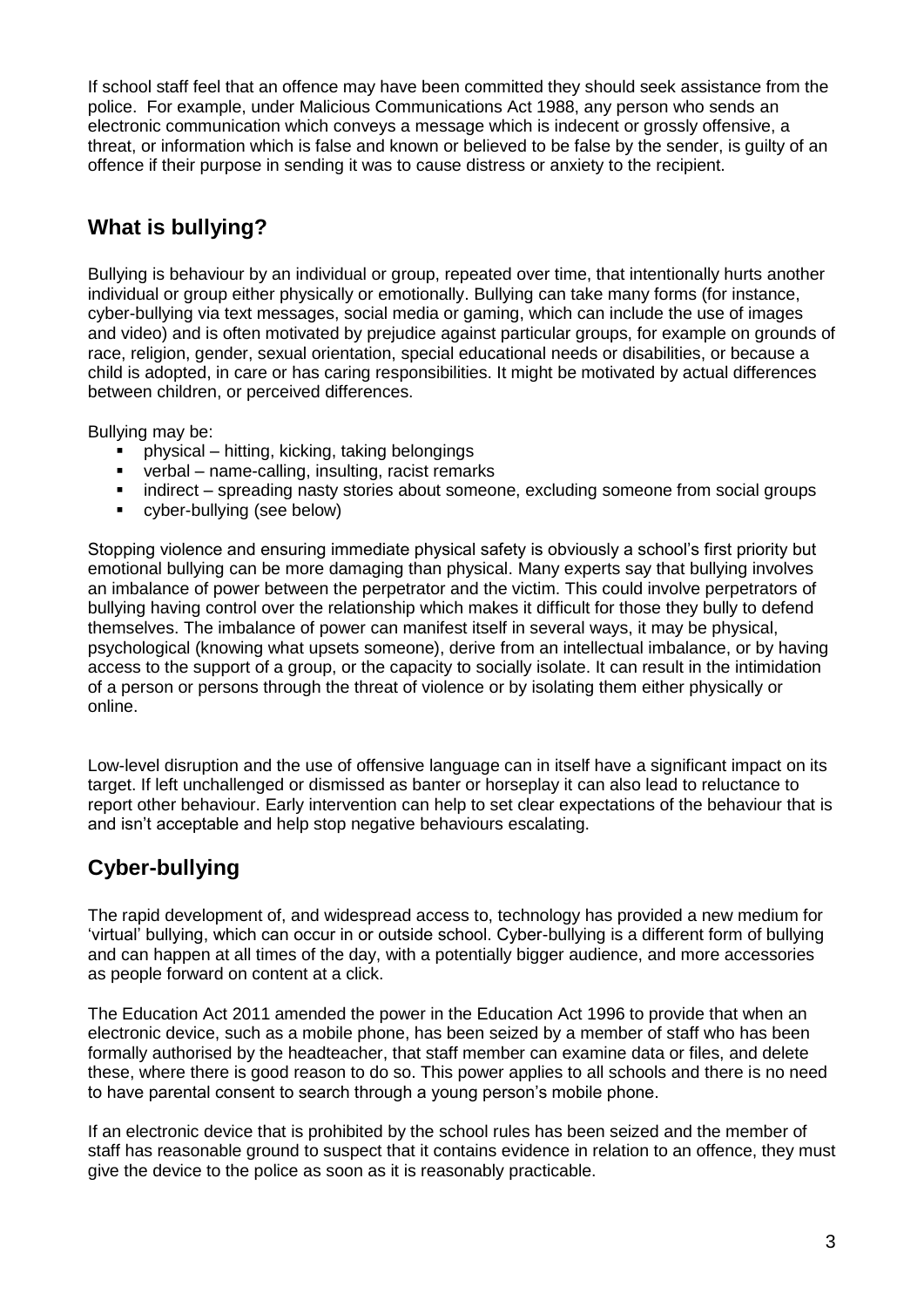If a staff member finds material that they do not suspect contains evidence in relation to an offence, they can decide whether it is appropriate to delete or retain the material as evidence of a breach of school discipline.

For more information on how to respond to cyber-bullying please refer to the 'further resources' section of this document.

### **Hate Incident**

Bullying as a result of a protected characteristic is considered as a hate incident. This is because a protected characteristic is the very core of somebody's identity. It is something they cannot and should not want to change about themselves.

Hate incidents are different to other forms of bullying and should be treated as such. Hate incidents can, and do, have a profound effect on the victim. Negative language and stereotyping filters through schools, creating a culture of hostility that, once embedded, is very difficult to change. It is our responsibility at Marazion School to embed a culture of inclusivity that fosters positive mental health for all students, particularly those at most risk of exclusion. It is important that we know the stories of children with protected characteristics and that we learn and build on the variety of cultural norms of our pupils, their families and communities. A hate incident does not have to be perceived by the victim as such. If a member of staff sees an incident and feels that it was motivated by hate then it should be viewed as such. It is the same if a fellow pupil notices and reports an incident that they feel was motivated by hate but that they were not involved in. This is important as often the victims (especially primary age) are not aware of the possible reasons for an incident, especially if there is no specific language used. Therefore, it's often up to members of staff and children to be alert to this and report as they perceive the situation.

A culture of inclusion and cultural well-being begins with pupils, staff and governors and we aim to tune into the values, beliefs, attitudes and behaviours of different cultures and interact with empathy and understanding.

Hate incidents should **never** be looked at in isolation. Each time an incident of this nature occurs, the Designated Safeguarding Lead and the Link Governor for Safeguarding both review policies and procedures as well as planning and the content of assemblies and circle times. They also may implement training, alter school development plans and behaviour policies, Support is also available from the LA through the link below:

[https://www.cornwall.gov.uk/school-messenger-home/pupil-support/equality-and-diversity/equality](https://www.cornwall.gov.uk/school-messenger-home/pupil-support/equality-and-diversity/equality-and-diversity-incidents-and-hate-crime-in-schools-online-reporting-form/equality-and-diversity-incident-reporting-form/)[and-diversity-incidents-and-hate-crime-in-schools-online-reporting-form/equality-and-diversity](https://www.cornwall.gov.uk/school-messenger-home/pupil-support/equality-and-diversity/equality-and-diversity-incidents-and-hate-crime-in-schools-online-reporting-form/equality-and-diversity-incident-reporting-form/)[incident-reporting-form/](https://www.cornwall.gov.uk/school-messenger-home/pupil-support/equality-and-diversity/equality-and-diversity-incidents-and-hate-crime-in-schools-online-reporting-form/equality-and-diversity-incident-reporting-form/)

#### **What do we need to do?**

**Record**: Recognise a hate incident and record it as quickly as possible

**Respond:** Respond as appropriate, challenging prejudice

**Report**: To the pupils and parents involved, the governors and the LA.

**Marazion School has a ZERO TOLERANCE approach to bullying and pupils, staff, parents and governors all agree that this is an expectation and the RIGHT way to behave, ensuring pupils' safety and well-being. We are all PRO-ACTIVE and we all strive to develop strategies to prevent bullying occurring in the first place. We:**

- **Know that we are UNIQUE**
- **Have HIGH EXPECTATIONS**
- **Know that being KIND is how to be the very BEST YOU**
- **Expect adults and older pupils to be very good ROLE MODELS**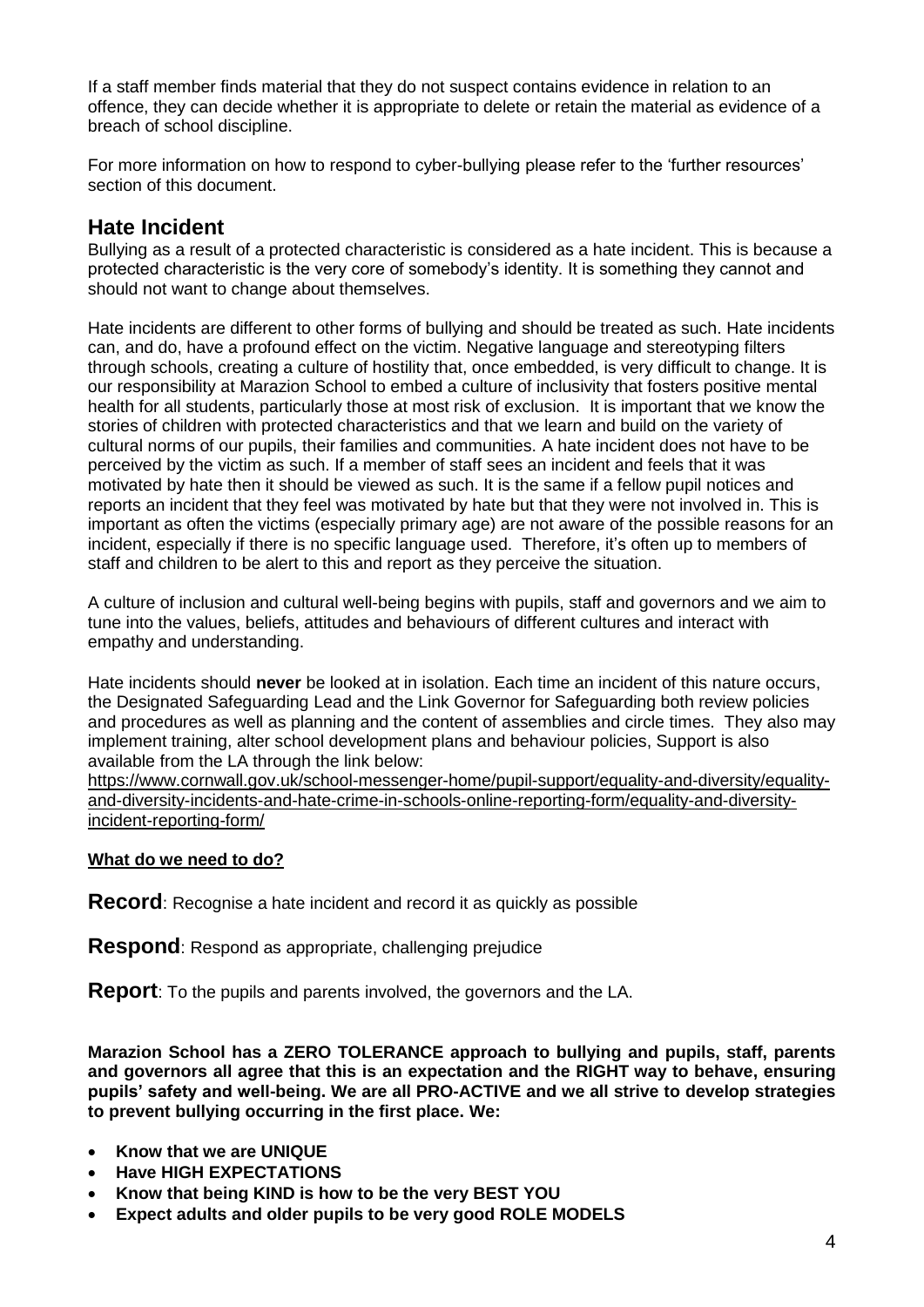- **Develop POSITIVE relationships within the school community and local area**
- **Understand HOW our actions affect those around us**
- **Treat one another with RESPECT**
- **Celebrate DIFFERENCE and DIVERSITY**
- **Fight for FREEDOM of EXPRESSION and EQUALITY**
- **Show TOLERANCE for the culture and beliefs of others**
- **Operate a RESTORATIVE approach to racism and prejudice. Any topical news stories surrounding religion or race are dealt with head on, given children an opportunity to work through any confusing thoughts, feelings and opinions**
- **Choose a TRUSTED ADULT that we feel confident talking to if we have any worries or concerns**
- **Are able to TALK to our peers or trusted adults if we have a worry**
- **Use WORRY-EATERS to help us with our worries**
- **Can speak to our SCHOOL COUNSELLOR who works in school on Mondays**
- **Aim to feel SAFE and know that we can openly discuss any issues**
- **Trust that we will be LISTENED to**
- **ACCEPT that we will make mistakes, but we will LEARN from them.**

This culture extends beyond the classroom to the corridors, the dining hall, the playground, during school visits, fixtures and events and outside the school gates in our local community.

#### **We aim to**:

- Develop a whole school culture of inclusion and cultural well-being
- Develop a diverse, beautiful and happy curriculum that is inclusive and educates, ensuring that history is not taught to suit one race. Instead, there is ONE HISTORY, taught fully, where education includes the accomplishments of all sorts of people
- Involve parents, making it clear that the school does not tolerate bullying and making sure that they are aware of the procedures to follow if they believe their child is being bullied. The school takes any complaint about bullying seriously and resolves the issue in a way that protects the child
- Involve pupils so that they understand the school's approach and are very clear about their role in preventing bullying
- Evaluate our approach to preventing bullying regularly, taking account of any developments in technology
- Have our anti-bullying policy as a working document
- Be transparent about sanctions so that the consequences of bullying reflect the seriousness of the incident so that others see that bullying is unacceptable
- Have a robust and rigorous provision for pupils' spiritual, moral, social and cultural development, skilfully threaded through the curriculum
- Celebrate difference and diversity using open discussion about religion, ethnicity, disability, gender, sexuality, different family situations or appearance related difference
- Show zero tolerance to prejudice based, offensive or discriminatory language and understand that this language is unacceptable
- Prepare pupils very well to become responsible citizens in modern, multicultural Britain with the confidence to know how to make their voice heard and taken-into-account and to express themselves in a thoughtful and considered way
- Make sure that pupils know who they are, they have a place in the world and a voice that must be heard
- Be aware of the Prevent agenda and the Channel Referral process in order to support pupils and families, safeguarding against radicalisation and extremism
- Draw on the experience and expertise of specific organisations or resources for help with particular challenges
- Provide constant, consistent and effective staff training so that staff understand the principles and purpose of the school's policy and procedures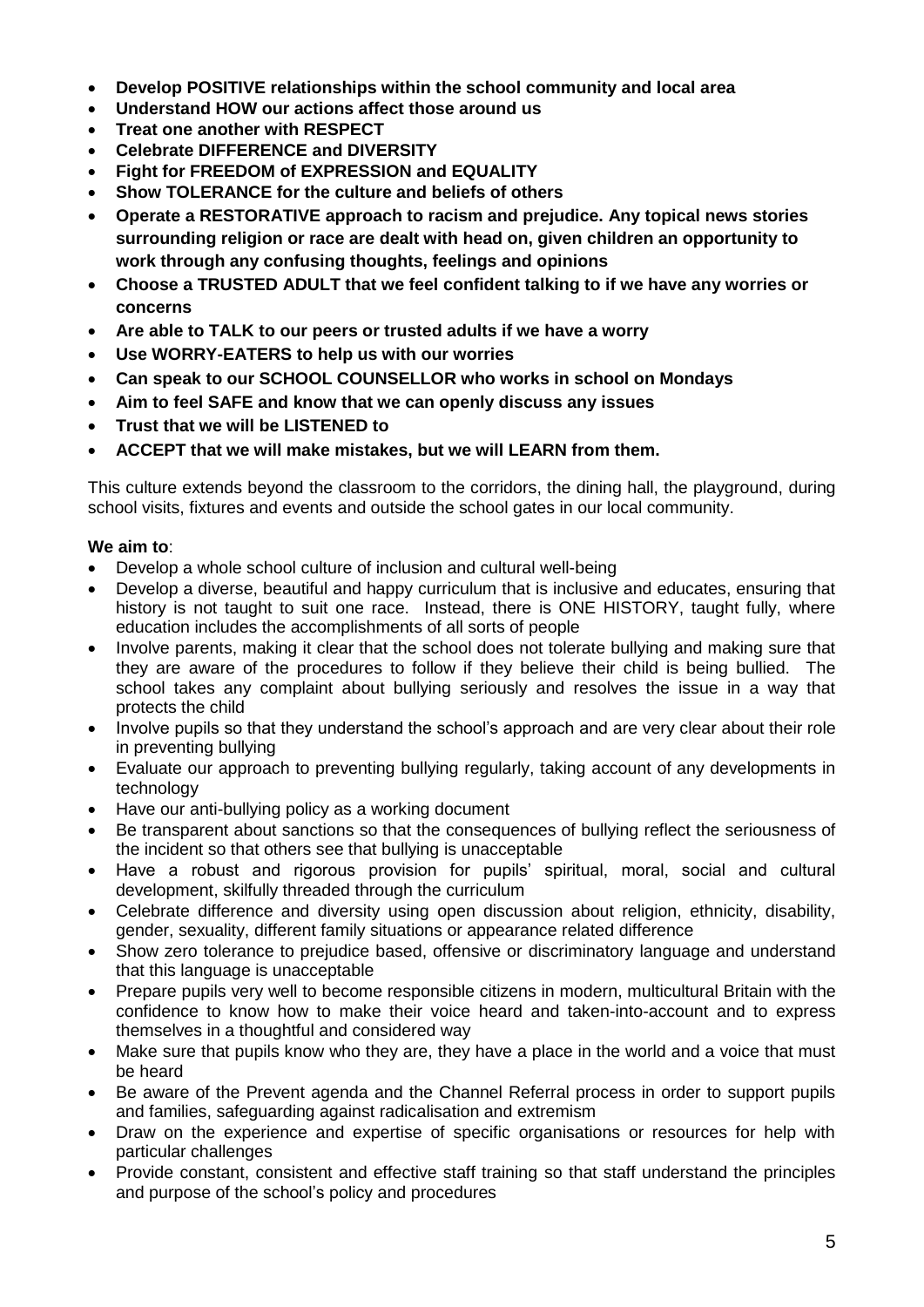- Work with the wider community (locally and nationally) such as the police and children's services to agree a clearly understood approach to cases where bullying is particularly serious or persistent and where a criminal offence may have been committed
- Make it clear and straight forward for pupils to report bullying so that are assured that they will be listened to and incidents acted on. Pupils should feel that they can report bullying which may have occurred outside school including cyber-bullying.

#### **Any incidence of bullying is dealt with immediately**:

- o By the class teacher or the adult and is recorded in the Incident Book.
- $\circ$  If an adult feels unable to deal with the problem, then they go to the class teacher.
- o Any incident may also be dealt with by the headteacher, who will talk to the children concerned individually and then together.
- o If the bullying continues then the parents of all children involved are invited to school to discuss the problem.
- o Appropriate sanctions are implemented where bullying is clearly proven.
- $\circ$  Section 89 (5), 90 and 91 of the Education and Inspections Act 2006 gives head teachers the power to regulate pupils' conduct when they are not on the school premises and are not under the lawful control or charge of a member of school staff, but only if it would be reasonable for the school to regulate pupils' behaviour in those circumstances. This can relate to any bullying incidents occurring anywhere off the school premises, such as on school or public transport, outside the local shops, or in a town or village centre.
- $\circ$  Where bullying outside school is reported to school staff, it should be investigated and acted on. Any incidence of bullying which occurs outside of school is dealt with by the class teacher and headteacher and appropriate sanctions are implemented where bullying is clearly proven. The head teacher should also consider whether it is appropriate to notify the police or antisocial behaviour co-ordinator in their local authority of the actions taken against a pupil. If the misbehaviour could be criminal or poses a serious threat to a member of the public, the police are informed.
- o Where bullying has a severe impact, school will ensure that there is appropriate provision for a child's short term needs and the impact it has had on their ability to learn.

## **How Do We Know the Impact of Our Anti-Bullying Policy?**

- $\checkmark$  Pupils aim to use 'Marazion Manners' (MM) in all that they do. MM focuses on tolerance and respect
- ✓ We strive to develop a curriculum that is diverse and beautiful
- $\checkmark$  Funky Friday themes include a focus on how respect and love shine through a range of different religions and beliefs
- ✓ Monitoring shows a consistent approach to behaviour management inside and outside school
- ✓ September 17 Ofsted Inspection Report stated that 'pupils, parents and staff are all in agreement that pupils feel safe and are safe.'
- ✓ Collective Worship/PSHE programme, in assemblies and classes, provides an effective forum for discussion about responsible citizenship, including the celebration of difference and the promotion of tolerance and respect for others
- $\checkmark$  Older pupils are expected to act as excellent role models in and out of school
- $\checkmark$  During discussions about behaviour, pupils are able to explain what bullying is and are confident of what to so if they feel an incident requires further investigation
- ✓ Pupils play an integral part in promoting a pro-active approach to bullying at Marazion School
- $\checkmark$  Pupils trust adults in the school they are willing to talk as they know that they are listened to
- $\checkmark$  Pupils use 'Worry Eaters' to manage their worries and as one way of dealing with any anxiety
- ✓ Half termly precepts aim to make us 'better people' and to be always aware of how our actions affect others
- $\checkmark$  Pupils know that 'Who Am I?" is the most important question of all
- $\checkmark$  Pupils can clearly communicate its role (and the role of others) in the prevention of bullying in school.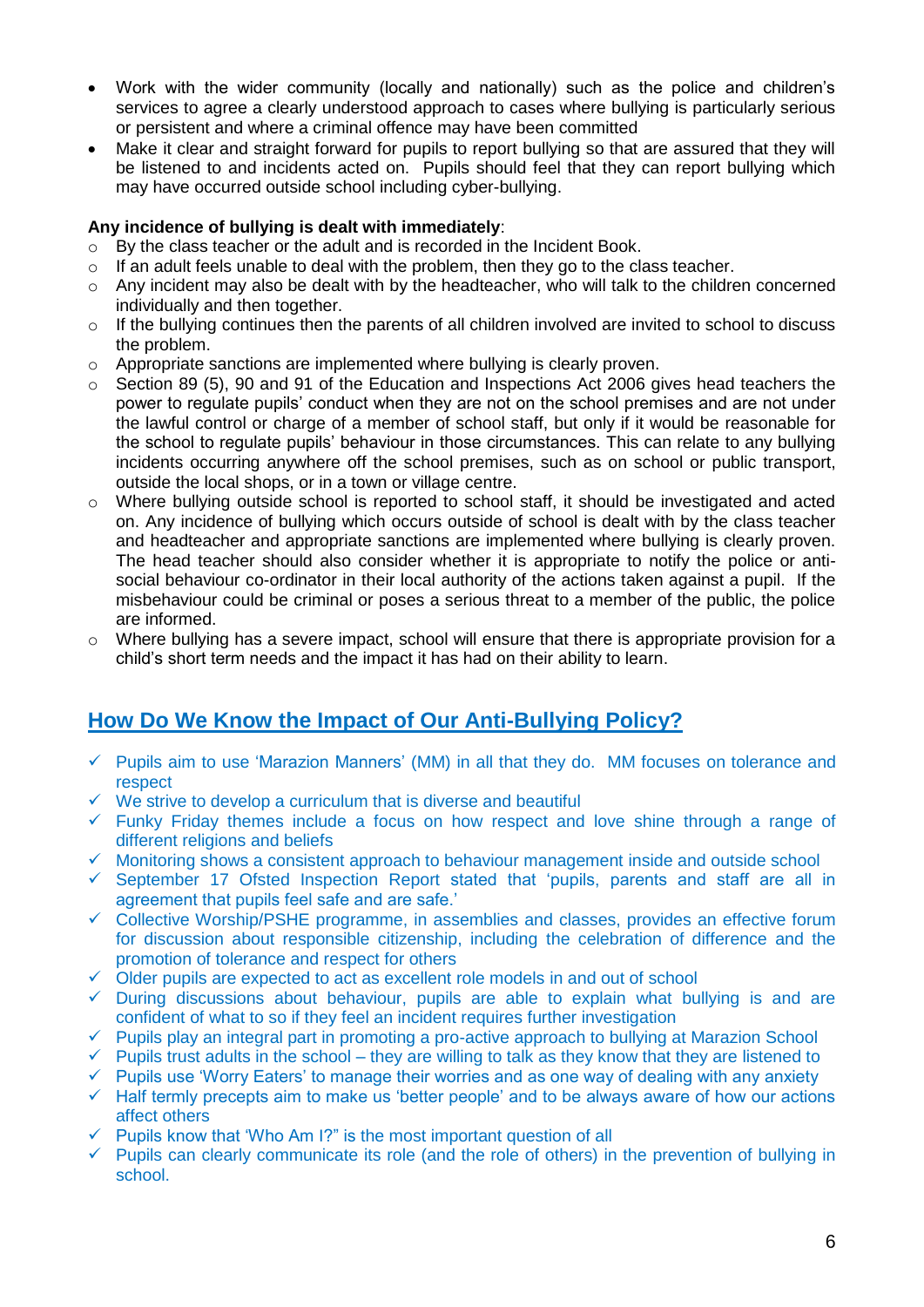#### **Pupils' comments:**

*I can talk to adults if I see behaviour that's not right and know that they will listen. I can talk to a Trusted Adult. I feel safe in school. I can talk to Russell or Louise. I use worry-eaters. The School Council designed 'friendship benches' for the playground that you can sit on if you have no one to play with. The friendship benches have 'We are the same.' / 'We are different.' to remind us that we are unique. We believe in equality – we show respect for each other and we aim to treat people how we would like to be treated. We have written 'Marazion Manners' to remind us how we are expected to behave – read them and remind yourself! Information around school reminds us NOT to tolerate bullying – SAY NO to bullying. Managing bullying is our job too. We have ZERO TOLERANCE of bullying in school. Don't be afraid of who you are. It's good to be different. Circle time is a chance to talk about things that are happening around the school. I am happy to talk in circle time. Older children are role models. We SAY NO to bullying online too. Precepts encourage you to think about what it means and they can change your own actions. Stand up for yourself, talk to a teacher, ignore the person and tell yourself to be strong. Go and tell an adult or play with someone else. We can combat bullying by being kind to everyone. Marazion School is sensible and kind. If everyone is nice, bullying will soon stop. We stand up for injustice. #choose kind Challenge bullying – cautiously and calmly We respect and reflect and take care of each other. We are a family. Teachers here combat bullying. Teachers talk to everyone involved. We voice our concerns. Bullying can happen here but teachers sort things out quickly so you don't see it happen. You can speak to parents and teachers. We sort any problems out straight away. We all have a VOICE. Our teachers sort it out before it gets bad. We challenge that behaviour! We can sometimes fix it ourselves. We teach others that bullying is not right. Bullying is unnecessary.*

#### *Marazion School Ofsted Inspection Report, September 2017:*

*Pupils, parents and staff are all in agreement that pupils feel safe and are safe. Pupils are very clear that they know who to talk to if they have a worry or a concern and that an adult will quickly help them.*

*Pupils have a clear understanding of bullying but say that it does not happen in school. (Pupils) say that they see no bullying in the playground and are sure that any incidents would be dealt with swiftly and firmly by adults.*

*(Pupils) get on really well together and feel very safe in school, as a result of the high priority leaders place on ensuring pupils' safety and well-being.*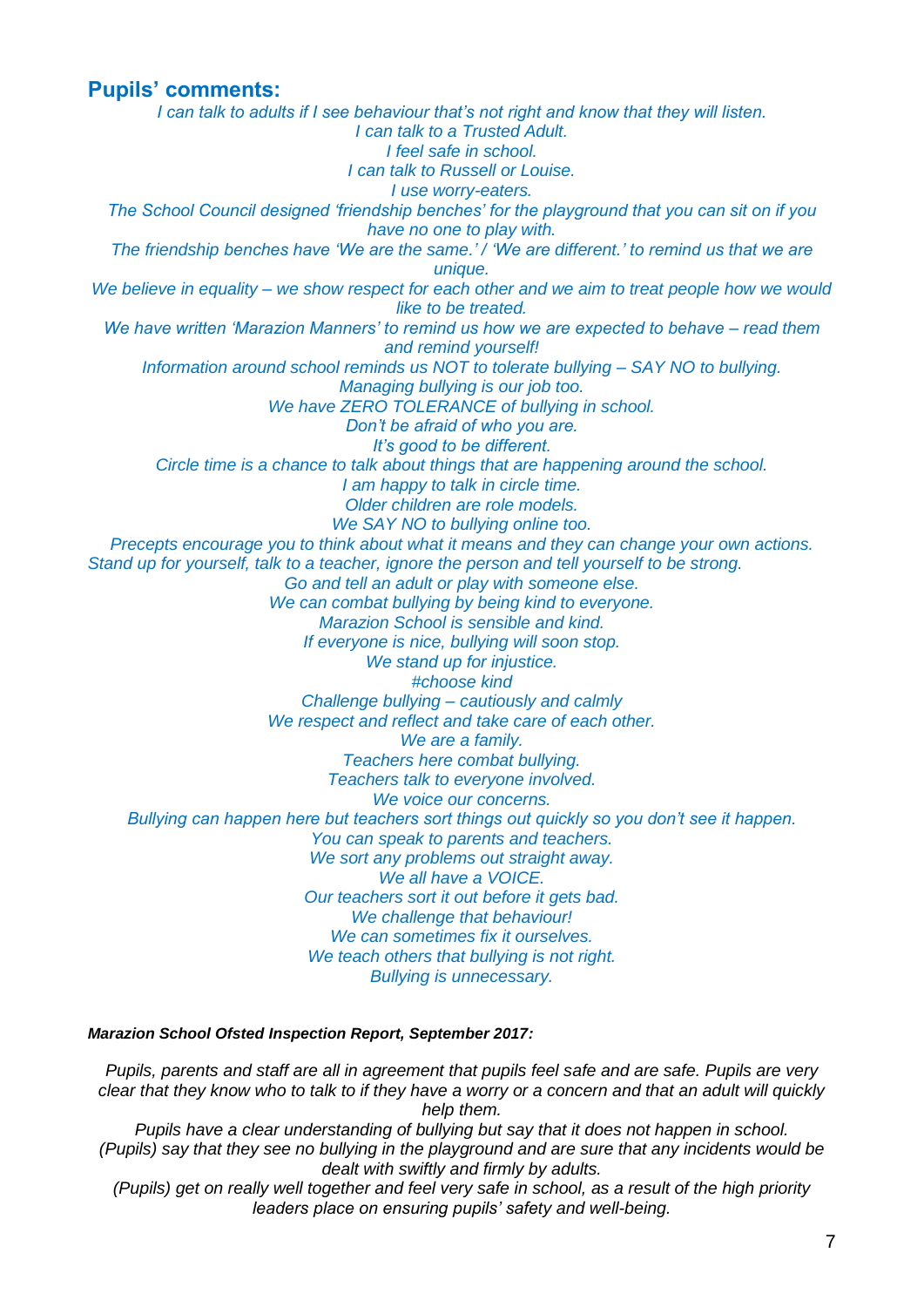## Further sources of information

#### Other departmental advice and guidance you may be interested in

DfE Behaviour and Discipline in Schools Guidance Mental health and behaviour in schools advice for school staff Counselling in schools a blueprint for the future: advice for school leaders and counsellors Keeping Children Safe in Education (KCSIE) Working together to safeguard children

#### Legislative links

Schools' duty to promote good behaviour: Section 89 Education and Inspections Act 2006 and Education (Independent School Standards) (England) Regulations 2014

Power to tackle poor behaviour outside school The Equality Act 2010

## Specialist organisations

The following organisations provide support for schools and parents dealing with specific bullying issues including the social, mental or emotional affects caused by bullying.

The Anti-Bullying Alliance (ABA): Founded in 2002 by NSPCC and National Children's Bureau, the Anti-Bullying Alliance ABA) brings together over 100 organisations into one network to develop and share good practice across the whole range of bullying issues.

The ABA has also put together a fact sheet outlining the range of support that is available to schools and young people from the anti-bullying sector which can be accessed here.

The Diana Award: Anti-Bullying Ambassadors programme to empower young people to take responsibility for changing the attitudes and behaviour of their peers towards bullying. It will achieve this by identifying, training and supporting school anti-bullying ambassadors.

Kidscape: Charity established to prevent bullying and promote child protection providing advice for young people, professionals and parents about different types of bullying and how to tackle it. They also offer specialist training and support for school staff, and assertiveness training for young people.

The BIG Award: The Bullying Intervention Group (BIG) offer a national scheme and award for schools to tackle bullying effectively.

Restorative Justice Council: Includes best practice guidance for practitioners 2011. 16

## Cyber-bullying and online safety

ChildNet International: Specialist resources for young people to raise awareness of online safety and how to protect themselves. Website specifially includes new cyberbullying guidance and a practical PSHE toolkit for schools.

Digizen: provides online safety information for educators, parents, carers and young people. Intenet Matters: provides help to keep children safe in the digital world.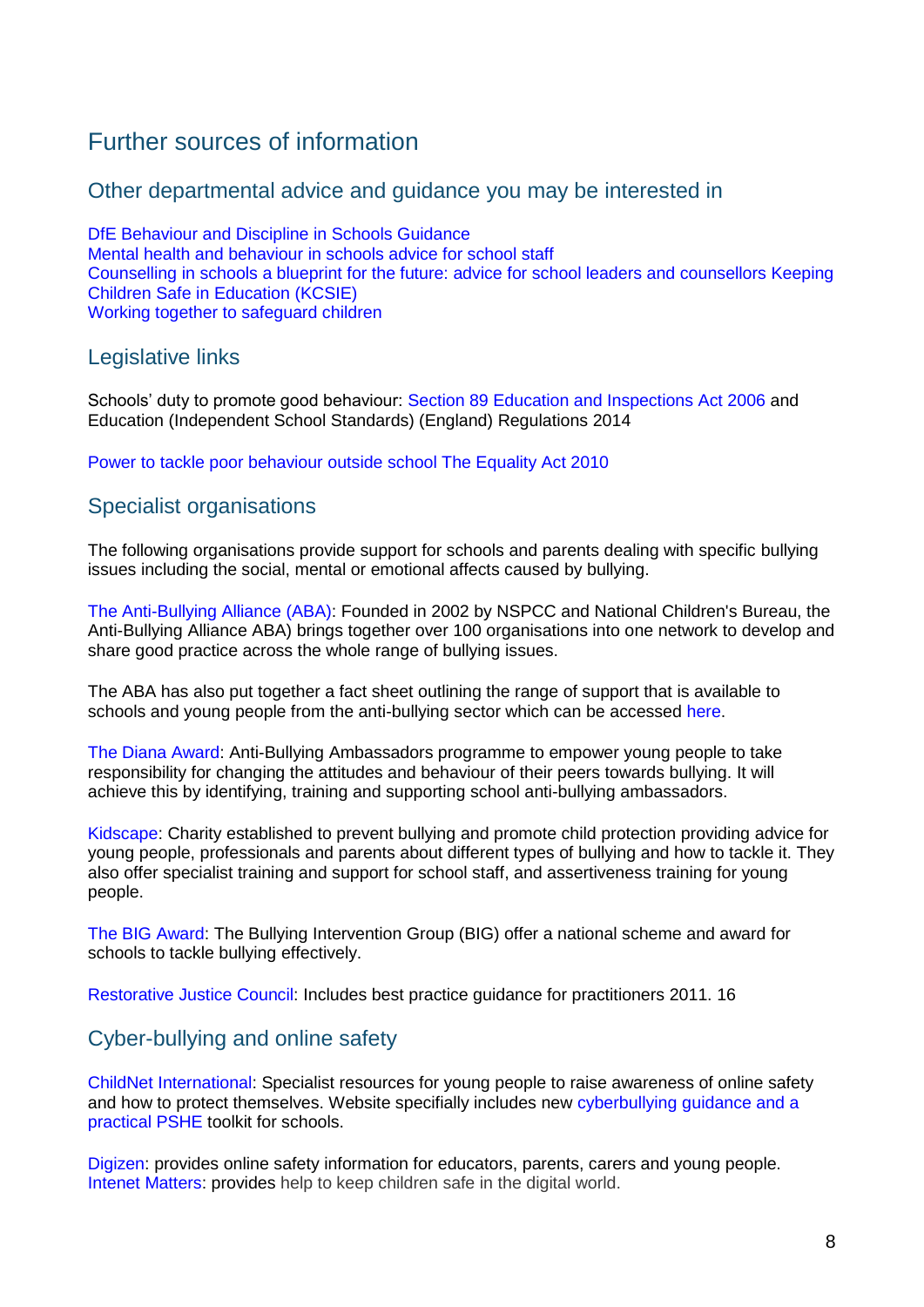Think U Know: resources provided by Child Exploitation and Online Protection (CEOP) for children and young people, parents, carers and teachers.

The UK Council for Child Internet Safety (UKCCIS) has produced a range of resources for schools, colleges and parents about how to keep children safe online, this includesadvice for schools and colleges on responding to incidents of 'sexting.'

## **LGBT**

Barnardos: through its LGBTQ Hub, offers guidance to young people, parents and teachers on how to support LGBT students and tackle LGBT prejudice-based bullying

EACH: (Educational Action Challenging Homophobia): provides a national freephone Actionline for targets of homophobic or transphobic bullying and training to schools on sexual orientation, gender identity matters and cyberhomophobia.

Metro Charity: an equality and diversity charity, providing health, community and youth services across London, the South East, national and international projects. Metro works with anyone experiencing issues related to gender, sexuality, diversity or identity

Proud Trust: helps young people empower themselves to make a positive change for themselves and their communities through youth groups, peer support, delivering of training and events, campaigns, undertaking research and creating resources.

Schools Out: Offers practical advice, resources (including lesson plans) and training to schools on LGBT equality in education.

Stonewall: An LGB equality organisation with considerable expertise in LGB bullying in schools, a dedicated youth site, resources for schools, and specialist training for teachers.

#### **SEND**

Mencap: Represents people with learning disabilities, with specific advice and information for people who work with children and young people.

Changing Faces: Provide online resources and training to schools on bullying because of physical difference.

Cyberbullying and children and young people with SEN and disabilities: Advice provided by the Anti-Bullying Alliance on developing effective anti-bullying practice.

Anti-bullying Alliance SEND programme of resources: Advice provided by the Anti-bullying Alliance for school staff and parents on issues related to SEND and bullying.

Information, Advice and Support Service Network: Every Local area has an information, advice and support service, providing information, advice and support to disabled children and young people, and those with SEN, and their parents.

#### Mental health

MindEd: Provides a free online training tool for adults that is also available to schools. It can be used to help school staff learn more about children and young peoples mental health problems. It provides simple, clear guidance on mental health and includes information on identifying, understanding and supporting children who are bullied.

PSHE Association – guidance and lesson plans on improving the teaching of mental health issues